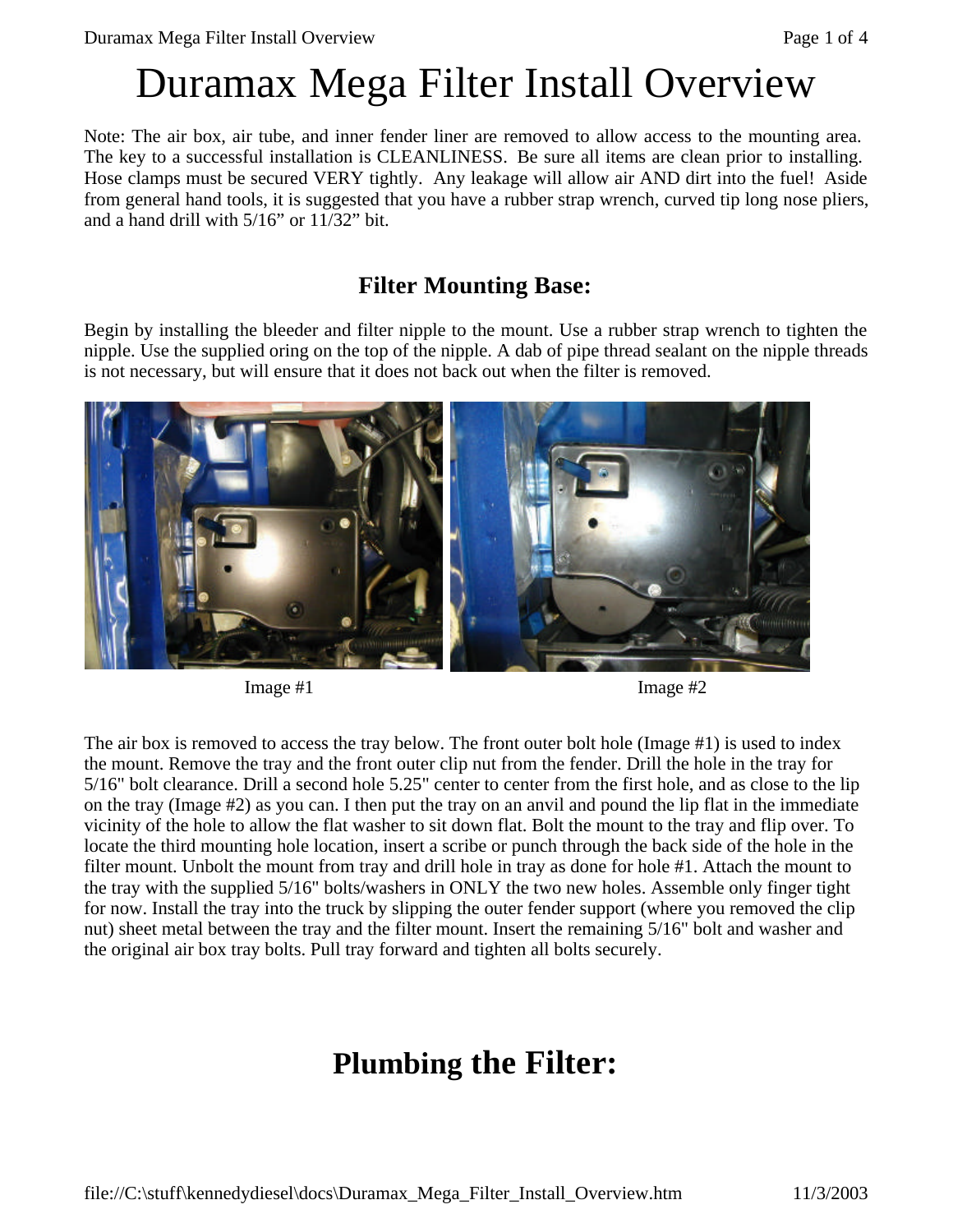

Image #3 Image #4

Insert a push on fitting (Image #3) into one end of the supplied hose. You will need to use a bit of clean oil and a heat gun or hair dryer to accomplish this. Clamping the fitting in a bench vise also helps. Push completely on until yellow collar no longer rotates freely. Apply pipe thread sealant to the threads of the fitting, and attach the hose to the "OUT" (rearmost) port (Image #4) of the mount. These are pipe threads and will require a significant amount of torque.

### **Application as a Primary filter:**



Image #5 Image #6

Route the "OUT" hose around the EDU on the inboard side (silver box in Image #5) to the "IN" port on the OEM filter. Repeat the fitting insertion and installation to the "IN" port of the Mega mount. This hose will take it's supply from the short hose that connects the EDU (fuel injection computer) and attach to the banjo fitting at the EDU and return to the inlet of the factory filter at the other end of this hose. Make sure that all hoses are routed free of moving parts and sharp objects. Use the provided hose clamps, and tighten securely.

## **Application As A Secondary Filter:**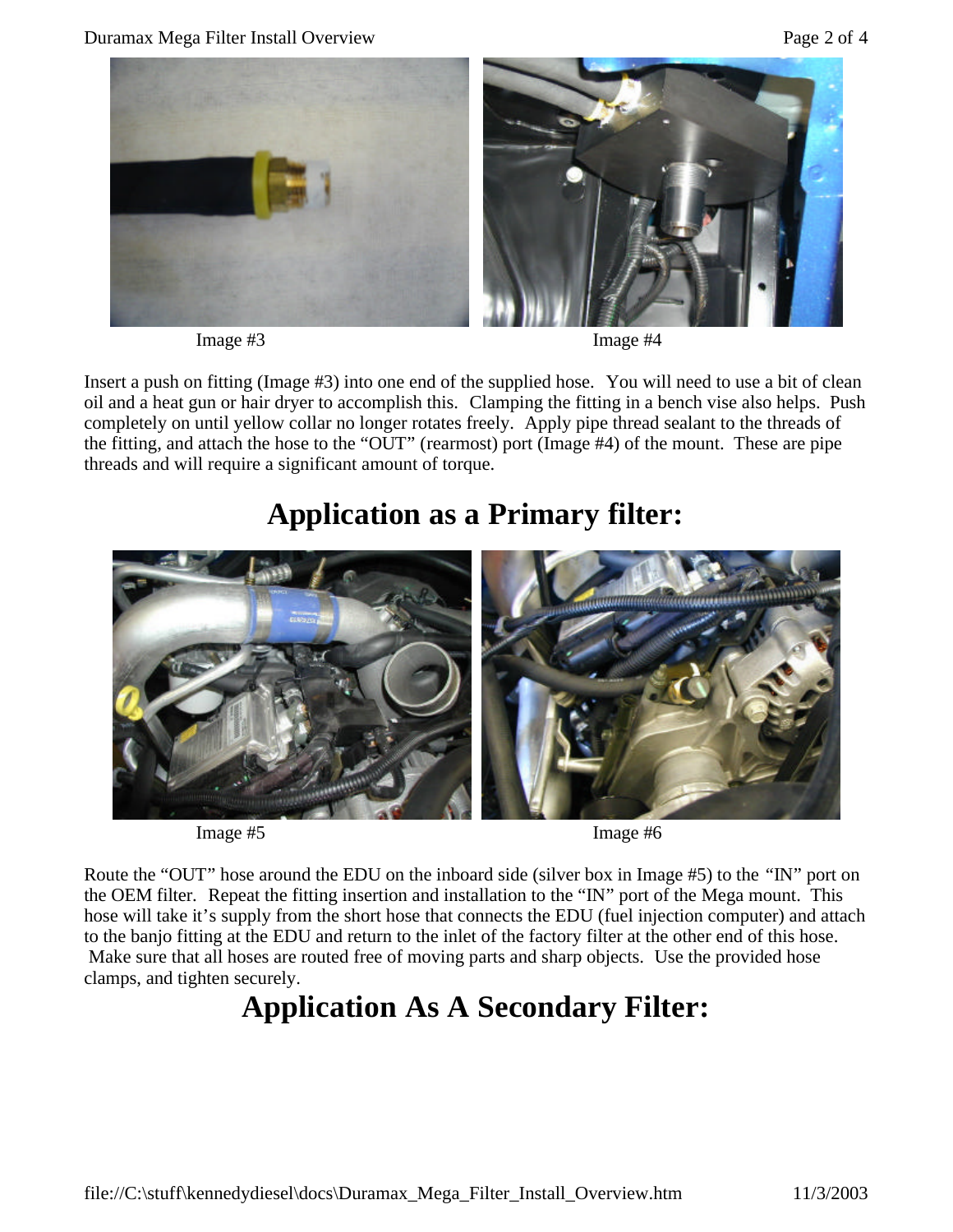Duramax Mega Filter Install Overview Page 3 of 4



Image #7 Image #8

Route the "OUT" hose between the EDU and the factory filter unit, the injection pump feed port. (Image #7) Access to the factory spring clamp is VERY limited which is where a 90° curved tip long nose pliers is particularly handy. Cut hose to length, install hose clamp onto hose and push onto fitting. Tighten clamp VERY securely. Repeat the fitting insertion and installation to the "IN" port of the Mega mount. Route the "IN" hose around the EDU (as shown in the Primary installation pictures) to the "OUT" port (Image #8) on the OEM filter. Cut the hose to length and install using the provided hose clamp.

### **Relocating the horn**



Image #9 Image #10

The horn (Image #9) will need to be relocated forward. This is done by removing it, and it's mounting bracket, and then flipping the bracket and reinstalling. (Image #10) The angle of the bend will also need to be lessened. The horn (Image #10) will now be well ahead of the filter and still remain fully functional.

# **Filter Installation:**